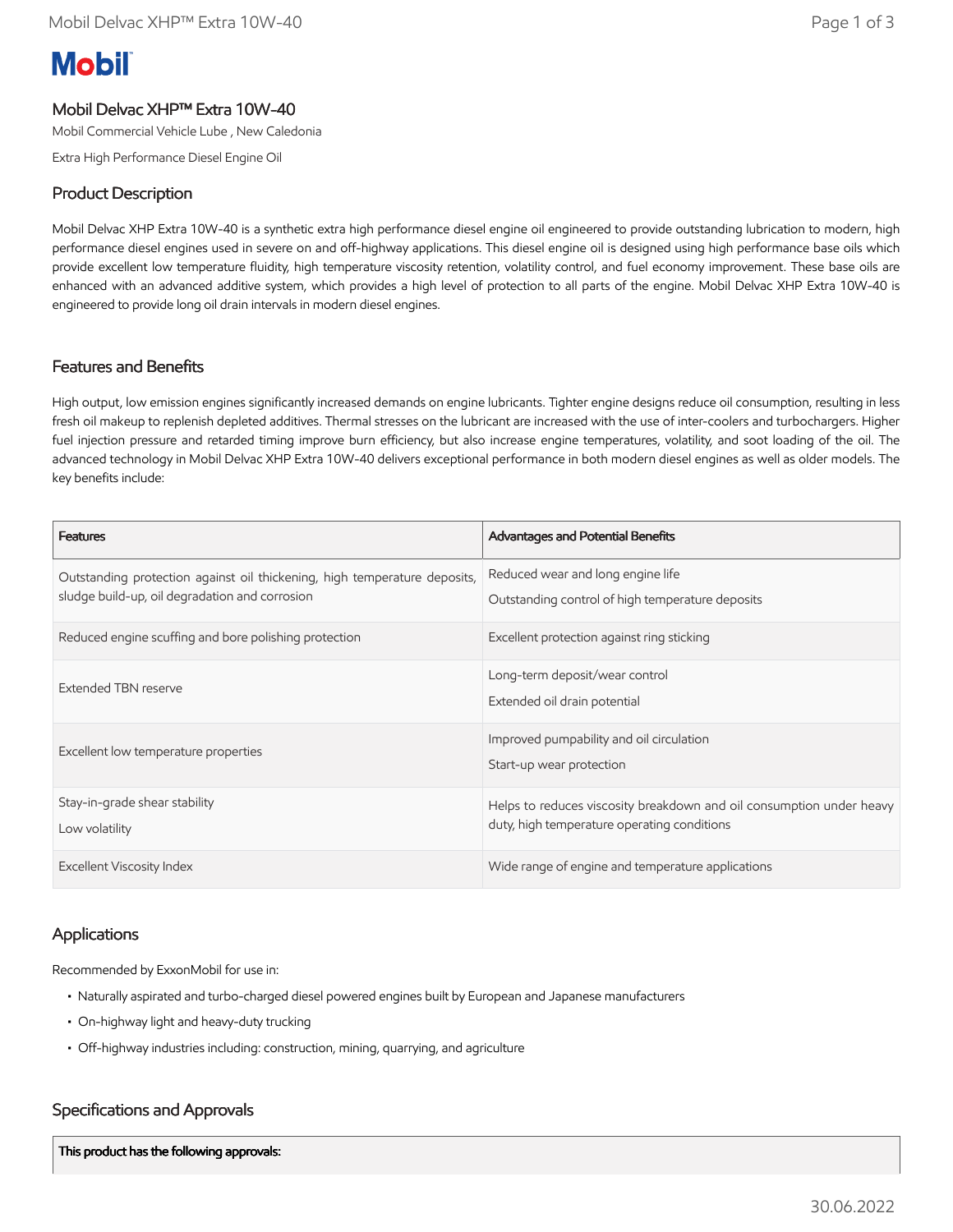| This product has the following approvals: |
|-------------------------------------------|
| <b>MAN M 3277</b>                         |
| MB-Approval 228.5                         |
| MB-Approval 235.27                        |
| MTU Oil Category 3                        |
| VOITH RETARDER Oil Class A                |
| VOLVO VDS-3                               |
| VOLVO VDS-2                               |
| ZF TE-ML 04C                              |
| ZF TE-ML 23A                              |
| Mack EO-N                                 |
| Mack EO-M Plus                            |
| RENAULT TRUCKS RLD-2                      |
| Scania LDF-3                              |

| This product is recommended for use in applications requiring: |
|----------------------------------------------------------------|
| API CF                                                         |
| Cummins CES 20072                                              |
| RENAULT TRUCKS RLD                                             |
|                                                                |

| This product meets or exceeds the requirements of: |
|----------------------------------------------------|
| RENAULT TRUCKS RXD                                 |
| ACEA E7                                            |
| ACEA E4                                            |

## Properties and Specifications

| Property                                      |            |
|-----------------------------------------------|------------|
| Grade                                         | SAE 10W-40 |
| Ash, Sulfated, mass%, ASTM D874               | 1.9        |
| Density @ 15 C, g/ml, ASTM D4052              | 0.867      |
| Flash Point, Cleveland Open Cup, °C, ASTM D92 | 226        |